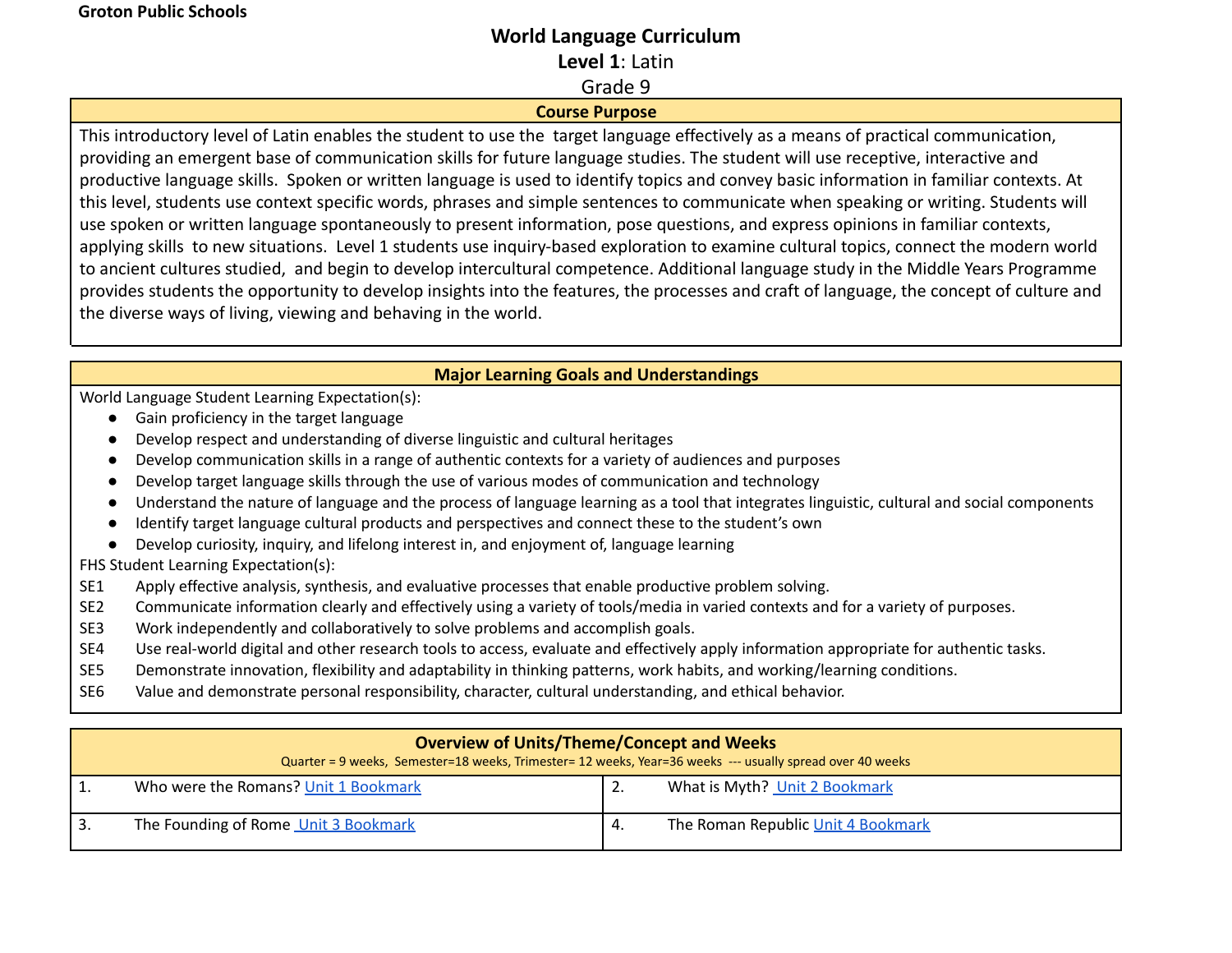# **Mappers/Authors:**

**Nicole Howell, Lisa Dragoli (editor)**

| <b>Part 1 - Overall Units/Themes/Concepts</b> |                |         |                                  |
|-----------------------------------------------|----------------|---------|----------------------------------|
| Grade:                                        | Subject:       | Course: | <b>Combined Length of Units:</b> |
|                                               | World Language | Latin I | 36 weeks                         |

| <b>Connecticut Core Standards</b>                                                                                 |  |  |  |
|-------------------------------------------------------------------------------------------------------------------|--|--|--|
| Alignment of Common Core State Standards to National Standards for Learning Languages                             |  |  |  |
| <b>ACTFL/MYP/World Readiness-5 C's Standards</b>                                                                  |  |  |  |
| https://www.actfl.org/sites/default/files/publications/standards/World-ReadinessStandardsforLearningLanguages.pdf |  |  |  |
| <b>MYP Language Acquisition Manual</b>                                                                            |  |  |  |
| <b>MYP Classical Languages Acquisition Guide</b>                                                                  |  |  |  |
| <b>ACTFL Can Do Statements - all proficiency levels</b>                                                           |  |  |  |
| <b>ACTFL Can Do Statements - NOVICE levels</b>                                                                    |  |  |  |
| <b>MYP Language Acquisition Subject Group Overviews</b>                                                           |  |  |  |
| Latin I Subject Group Overview                                                                                    |  |  |  |

| Part 2 – Overall Level 1 Course Standards |  |
|-------------------------------------------|--|
|-------------------------------------------|--|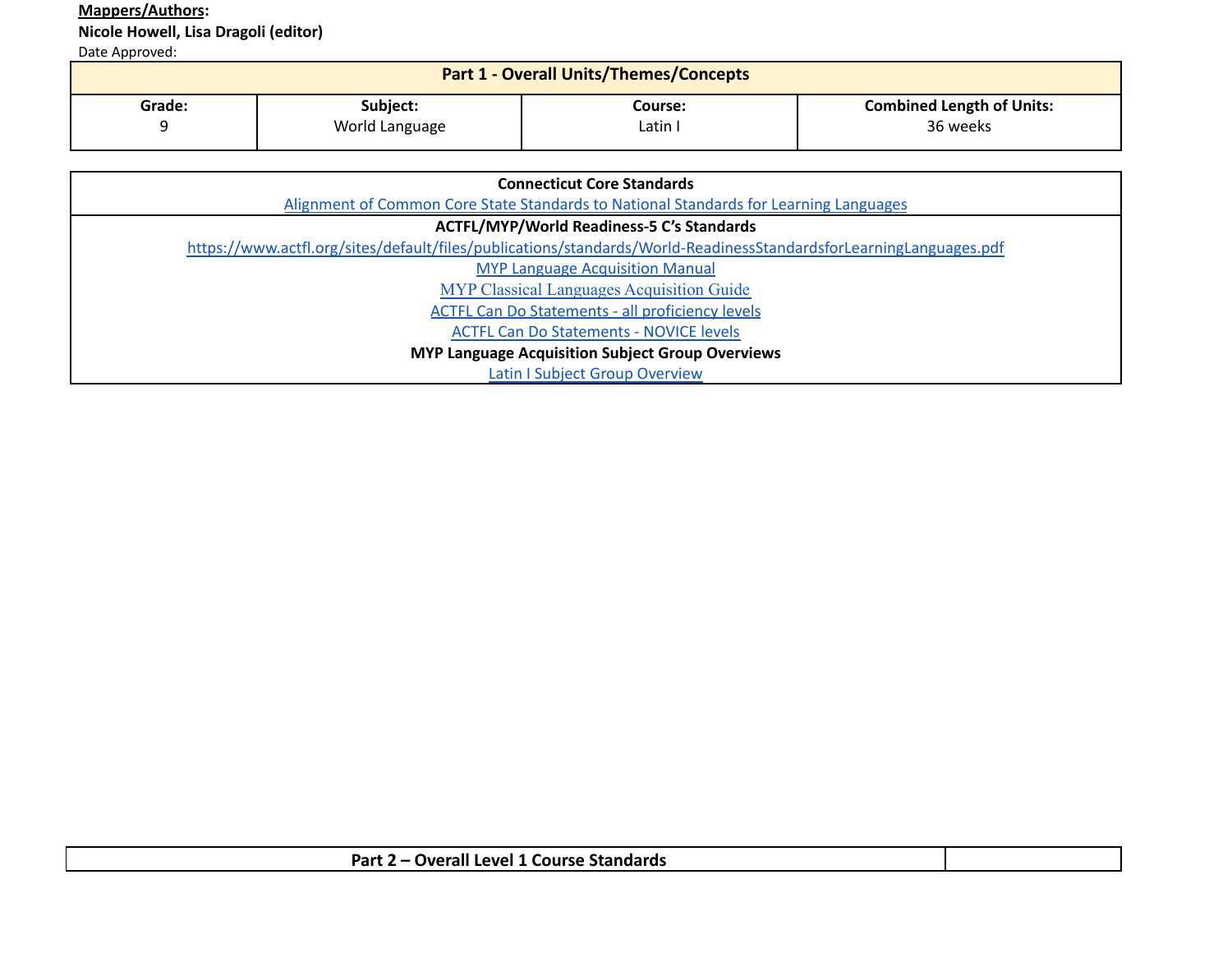| Key (GLE) Content Knowledge and Concepts/Skills                                                                                                                                                                                                                                        | <b>Bloom's Taxonomy Levels</b>                                                                                                                                                                        |                                                                                                                                                                                                                                                                                                       |
|----------------------------------------------------------------------------------------------------------------------------------------------------------------------------------------------------------------------------------------------------------------------------------------|-------------------------------------------------------------------------------------------------------------------------------------------------------------------------------------------------------|-------------------------------------------------------------------------------------------------------------------------------------------------------------------------------------------------------------------------------------------------------------------------------------------------------|
| <b>MYP Overarching Themes - Global Contexts</b><br>Identities and relationships<br>$\bullet$<br>Orientation in space and time<br>Personal and cultural expressions<br>$\bullet$<br>Scientific and technical innovation<br>Globalization and sustainability<br>Fairness and development | MYP Language Acquisition Related Concepts (Phases 1 and 2)<br>Civilization<br>Context<br>Form<br>Genre<br>Identity<br>Interdependence<br>Patterns<br>Purpose<br>Structure<br>Style<br>Theme<br>Values | Create: Develop,<br>formulate, investigate,<br>write<br>Justify: judge, support,<br>value, critique<br>Analyze: relate,<br>compare, contrast,<br>question<br>Apply: use,<br>demonstrate, interpret,<br>sketch/illustrate<br>Understand: explain,<br>identify, recognize,<br>report<br>Remember: list, |
| <b>MYP Language Acquisition Key Concepts</b><br>Communication<br>Connections<br>$\bullet$<br>Creativity<br>Culture                                                                                                                                                                     | <b>MYP ATL - Approaches To Learning</b><br><b>Thinking Skills</b><br><b>Social Skills</b><br>$\bullet$<br><b>Communication Skills</b><br>Self-management Skills<br><b>Research Skills</b>             | memorize, repeat,<br>state, recall                                                                                                                                                                                                                                                                    |
| Grade/Course Level Expectations - Novice mid (ACTFL) / Emergent (MYP - Phase 1)                                                                                                                                                                                                        |                                                                                                                                                                                                       |                                                                                                                                                                                                                                                                                                       |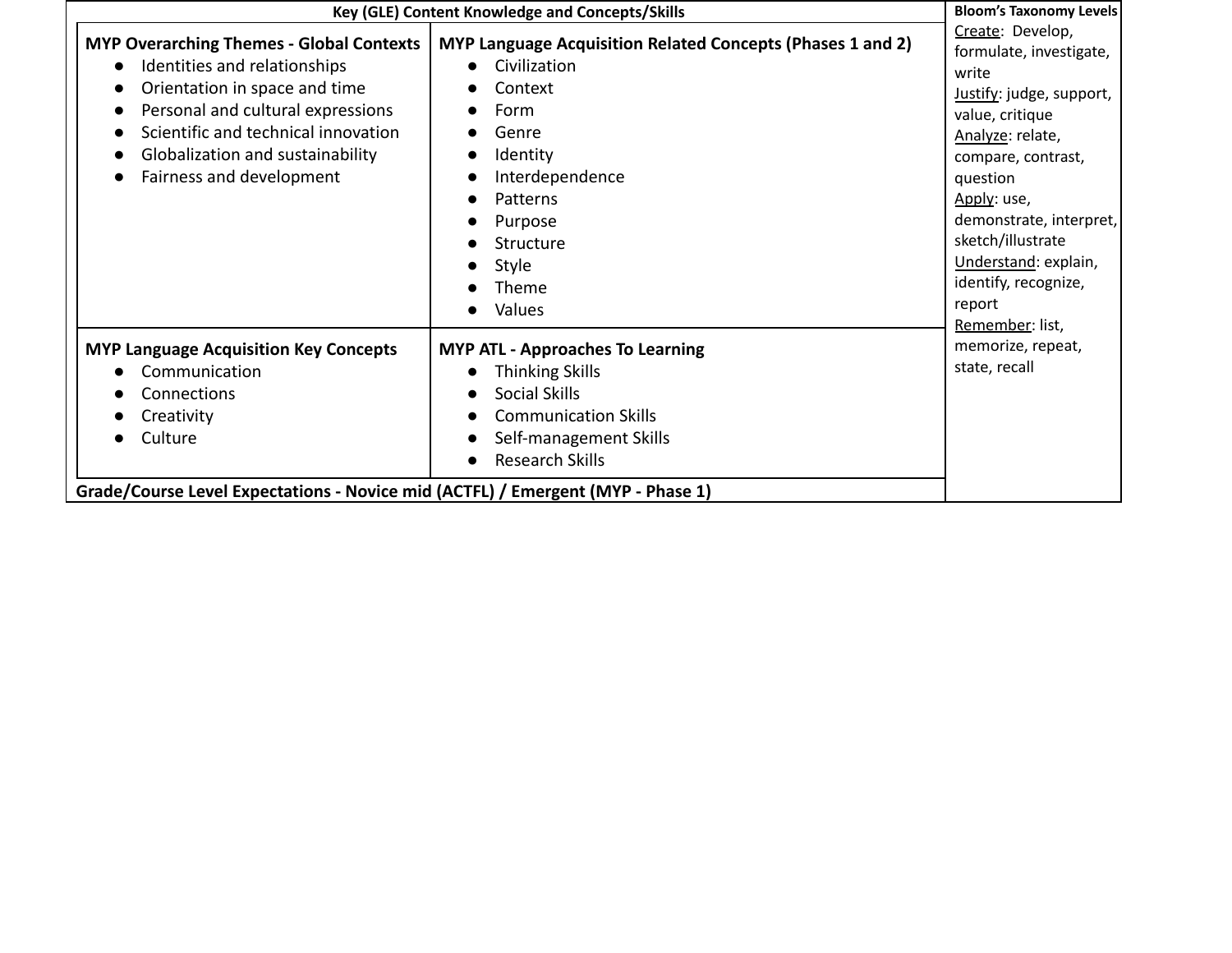## **The students will know:**

**1. Key vocabulary clusters related to:** greetings; everyday expressions; people and family; adjectives (positive, comparative, superlative); situational vocabulary (adverbs and prepositions), places (local and global), transitive and intransitive verbs; transition words and conjunctions, commands.

Thematic vocabulary lists are intended as suggestions. Teachers customize vocabulary to best suit student needs and course activities.

#### **2. Key structures in thematic**

**contexts:** declensions; case, gender, and number; basic regular verbs present and imperfect tense; subject/ verb agreement; basic irregular verbs 'to be', 'to have', 'to go', 'to want/not want', 'to be able' in present/imperfect tense; regular and basic patterns of adjectives; noun/adjective agreement; prepositions using the ablative and accusative cases; questions; basic negation; imperatives; verb conjugations and conjugating patterns.

#### **The students will be able to:**

- 1. Participate in basic conversations (written or oral) on a variety of familiar and predictable topics using isolated words and learned phrases (interpersonal mode)
- 2. Comprehend short learned exchanges (written or oral) on learned topics that use learned vocabulary and grammatical structures (interpretive mode)
- 3. Present on very familiar topics (presentational mode)
- 4. Compare and contrast common practices of the ancient cultures studied
- 5. Describe familiar products of the cultures studied
- 6. Summarize information gathered from target language resources connected to other content areas
- 7. Organize information acquired from authentic resources
- 8. Expand knowledge of similarities and differences of basic structural patterns of language through comparisons of the student's own language and the language studied
- 9. Investigate the nature of culture through comparisons of the target culture(s) and the student's own culture and how the two cultures interact

# **MYP Phase 1**

*Emergent communicators* in Phase 1 understand and respond to simple phrases, statements and questions. They identify basic messages, facts, opinions, feelings and ideas presented in oral, visual and written language, and demonstrate their comprehension in simple oral and written phrases. They convey basic information in a limited range of everyday situations, using oral and written language appropriate to a very limited range of interpersonal and cultural contexts. They begin to be aware that language use is connected to a purpose and an audience.

# **ACTFL**

Learners in the *Novice Range* of proficiency in the *interpersonal* mode can express themselves in conversations on very familiar topics using a variety of words, phrases, simple sentences, and questions that have been highly practiced and memorized. In the *interpretive* mode of communication novice learners can understand words, phrases, and formulaic language that have been practiced and memorized to get meaning of the main idea from simple, highly-predictable oral or written texts, with strong visual support. In the *presentational* mode learners can communicate information on very familiar topics using a variety of words, phrases, and sentences that have been practiced and memorized.

Apply, Understand, Remember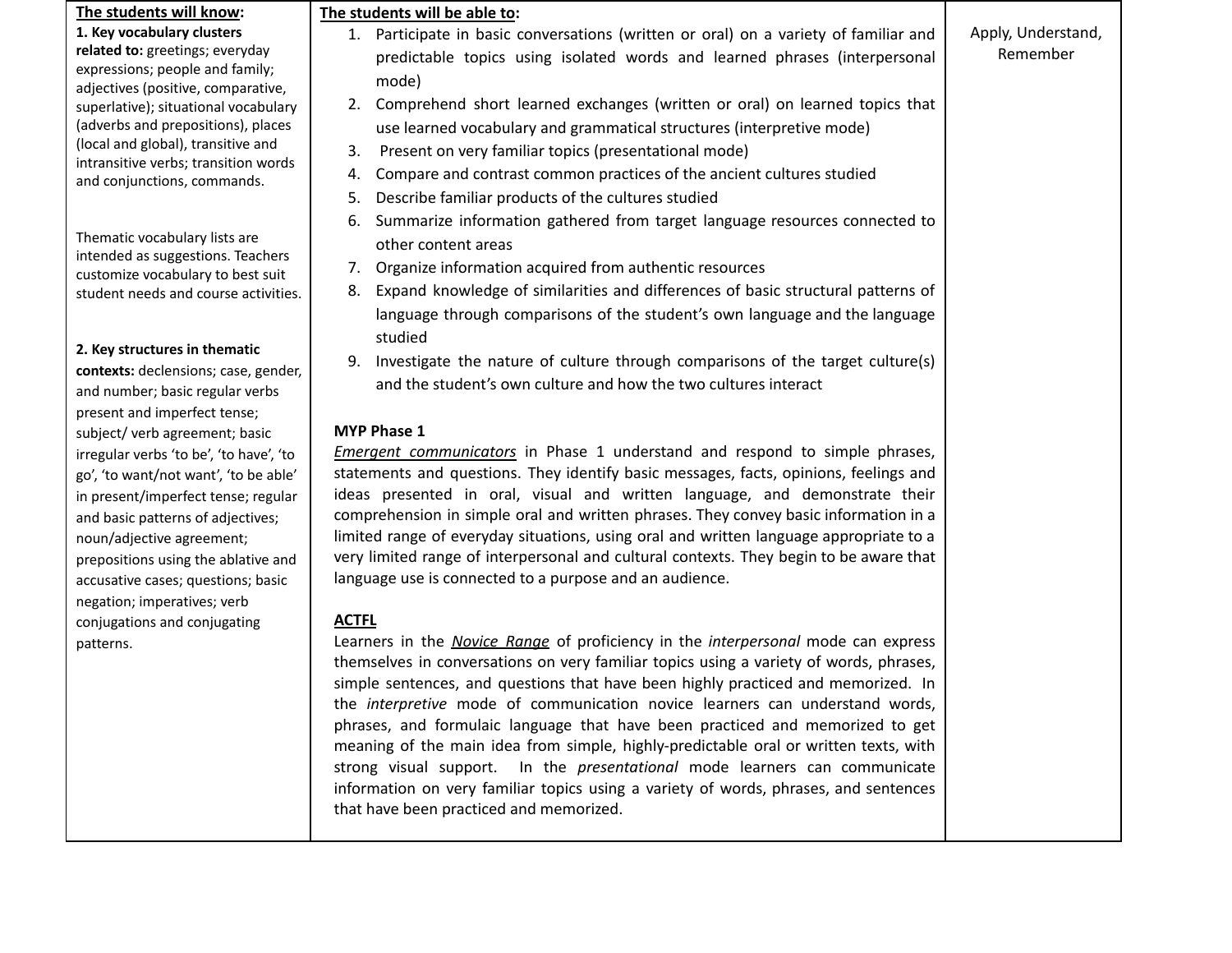#### **MYP Big Idea and Essential Questions**

## **● Big Ideas - MYP Statements of Inquiry**

"statement (of inguiry) expresses the relationship between concepts and context; it represents a transferable idea supported by factual content. Statements of inquiry facilitate synergistic thinking, synthesizing factual and conceptual levels of mental processing and creating a greater impact on cognitive development than either level of thinking by itself" (Erickson 2007 and Marzano 2010)

#### **The statement of inquiry:**

- represents a contextualized, conceptual understanding
- describes a complex relationship that is worthy of inquiry
- explains clearly what students should understand and why that understanding is meaningful

· can be qualified (using phrases such as "often", "may" and "can") if it is not true in all situations, but is still an important idea, can be formulated at different levels of specificity

## **● Essential Questions**

- o Factual what is …?; narrow range of correct responses
- o Conceptual how…? multiple possible responses
- o Debatable which do you support & why? give an opinion and justify it; make a value judgement

# **Part 3 – Common Level 1 Unit Assessments**

#### **Formative assessments**

## Examples of formative assessments in the MYP classroom may include:

· Class Observations · Venn Diagrams · Group discussions · Self-evaluations · Checklists · Drawings · Inventories · Journal Entries · Quiz or Test · Spontaneous Response · Peer Reviews

#### **Summative assessments**

## Examples of summative assessments in the MYP classroom may include:

· Model Production· Investigations · Research Projects · Essays (Argumentative/Persuasive) · Questionnaires · Exams · Performances · Presentations (oral, written, multimedia)

## **Designing tasks for language acquisition**

For students to meet the language acquisition objectives, teachers need to concentrate on each of the macro skills of language—listening, speaking, reading, writing and viewing—and ensure that units planned provide ample opportunities to practise and develop all of these skills and assessment tasks designed provide students with maximum opportunity to demonstrate their understanding.

It is important to remember that as students progress through the six phases, they are expected to develop the competencies to communicate appropriately and effectively in an increasing range of social, cultural and academic contexts, and for an increasing variety of audiences and purposes. This is demonstrated in: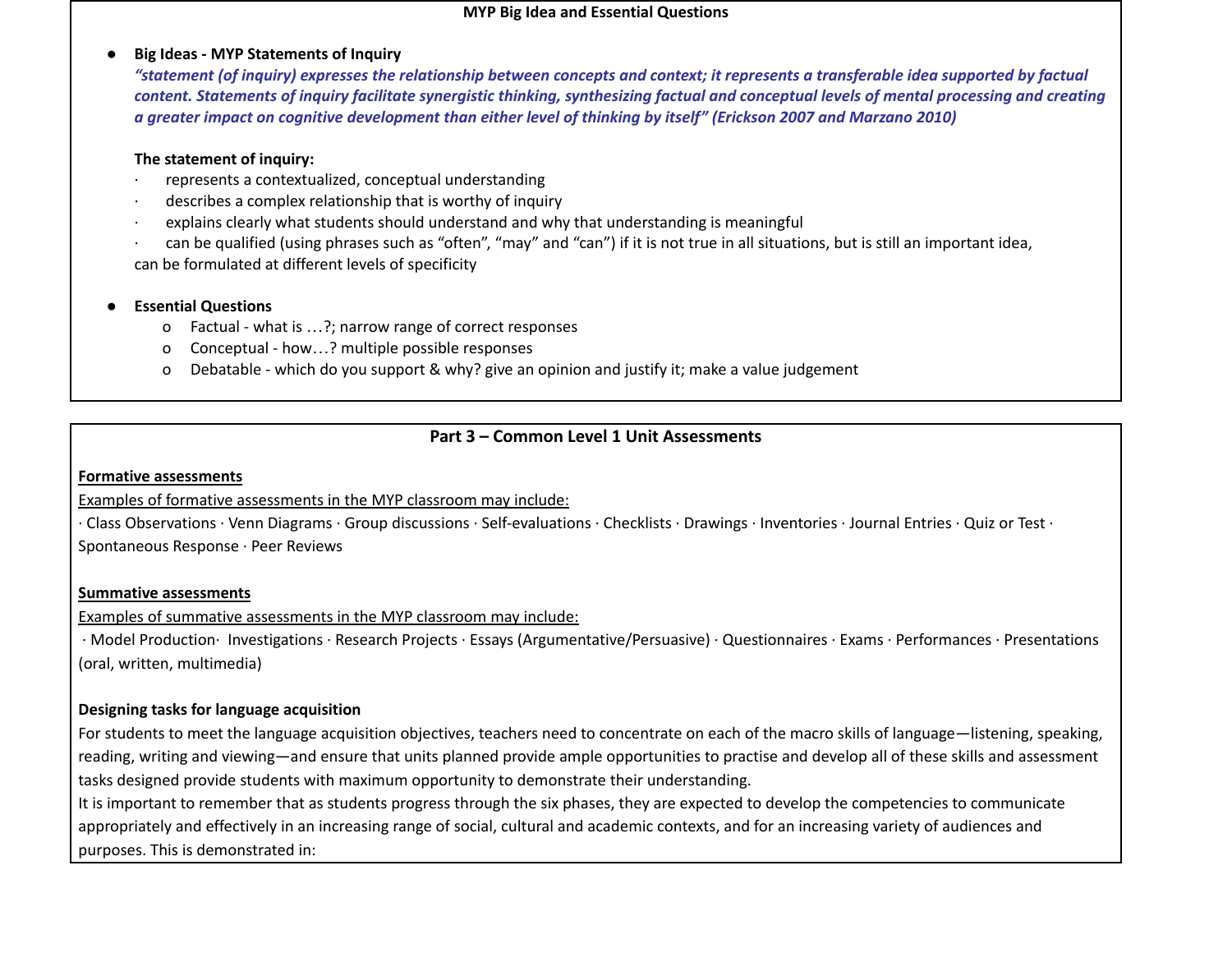- the variety and sophistication of vocabulary and structures used and understood
- the scope of situations in which the language is used
- the increasing length of text spoken, read and written
- the increasing complexity of text spoken, viewed, read and written
- the increasing variety of forms of both fiction and non-fiction accessed.

There are also increasing cognitive demands set as understanding is developed. These should be reflected in the type of text chosen as well as in the type of task designed.

# **Managing the phases**

Emergent level (phases 1–2):

question and response language may be in mother tongue, language of instruction or target language.

Capable and proficient levels (phases 3–4, phases 5–6):

question and response language must be in target language.

# **Source: IB MYP Teacher Support Material**

[https://ibpublishing.ibo.org/server2/rest/app/tsm.xql?doc=m\\_2\\_langb\\_tsm\\_1406\\_1\\_e&part=1&chapter=1](https://ibpublishing.ibo.org/server2/rest/app/tsm.xql?doc=m_2_langb_tsm_1406_1_e&part=1&chapter=1)

# **MYP Learning Objectives**

The objectives of MYP language acquisition encompass factual, conceptual, procedural and metacognitive dimensions of knowledge. Students' knowledge and understanding will be developed through:

- learning language
- learning through language
- learning about language

This helps students learn how to learn. Cognitive, linguistic and sociocultural aspects of communication are intertwined in each of the four objectives. Students are expected to develop the competencies to communicate appropriately, accurately and effectively in an increasing range of social, cultural and academic contexts, and for an increasing variety of purposes.

MYP language acquisition objectives represent some of the essential processes of language and have been organized i\under the same four communicative processes for each of the MYP phases in order to assist teachers with planning, teaching and assessing:

- Criterion A: Understanding Language
- Criterion B: Comprehending Texts
- Criterion C: Analyzing texts
- Criterion D: Connecting Cultures and societies

The classical languages objectives represent some of the essential processes of the study of a language. These processes are interactive and interrelated, though teachers may also wish to deal with them in discrete learning experiences and separate materials.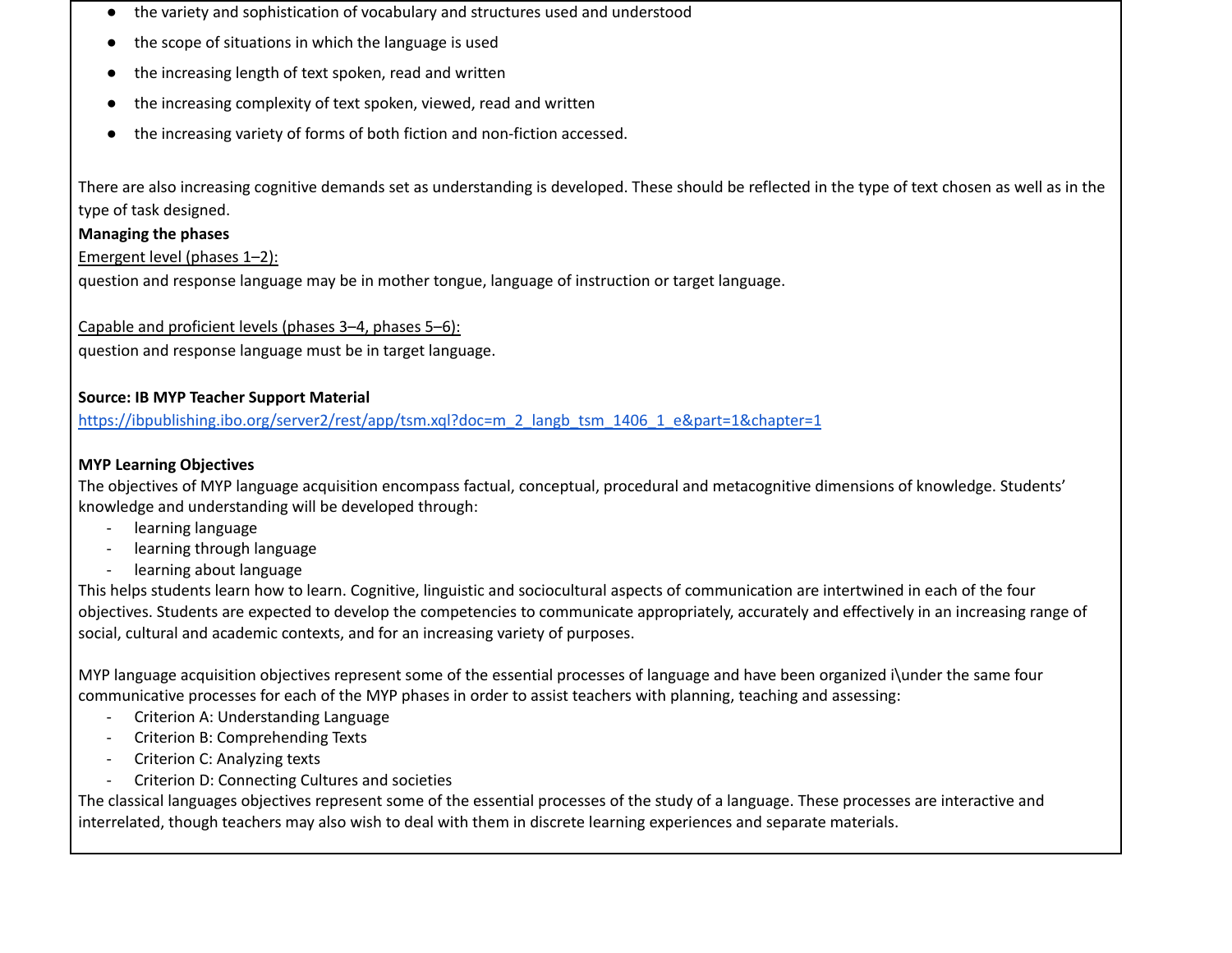#### **MYP Assessment**

Each language acquisition objective corresponds to one of four equally weighted assessment criteria. Each criterion has eight possible achievement levels (1–8), divided into four bands with unique descriptors that teachers use to make judgments about students' work.

## Criterion A: Understanding language

Students need an accurate knowledge and clear understanding of the building blocks of vocabulary, accidence and syntax in order to become competent users of classical languages. Analysing involves the learning of these elements, the recognition of them in the context of words, phrases and sentences, and understanding how they create meaning. Analysing the building components of a classical language should also lead to students reflecting on how other languages work, and how classical languages have shaped other languages, including modern ones. In order to achieve this objective, students should be able to:

- recall a range of vocabulary
- identify and translate accidence and syntax of appropriate complexity
- describe how the classical language builds meaning in words, phrases and sentences.

# Criterion B: Comprehending texts

Students should develop accuracy in understanding the meaning of passages in the classical language, and develop the ability to convey that meaning fluently in their own language. Furthermore, full comprehension of a passage may require students to understand meaning that is implied by form or content.

In order to achieve this objective, students should be able to:

- translate passages of the classical language in light of the context of the passage and the idiom of the response language
- interpret a range of texts in the classical language (stated and implied meaning).

## Criterion C: Analysing texts

Students will read texts in the classical language and will start to consider the relationship between what is said and how it is said. After understanding the language of the text and comprehending its meaning, students can consider the style of a text, genre or author, how authors use technique to create effect, as well as the cultural perspectives and references the texts offer. Students will develop their ability to communicate in their own language this critical appreciation of the literary and cultural aspects of the text. In order to achieve this objective, students should be able to:

- analyse the content, structure, form, meaning and significance of prepared texts
- explain cultural perspectives expressed in prepared texts
- construct informed, coherent and independent responses.

# Criterion D: Connecting cultures and societies

Students will meet a variety of material (textual and physical) that reflects the values, ideas and experiences of the societies that used these classical languages. Students should be able to find this material and reflect on what it does (or does not) tell us about those societies and others, including our own. Students should be able to organize their ideas in informed, independent and coherent responses. In order to achieve this objective, students should be able to:

- investigate the cultures and societies in which the classical language was developed and used
- discuss how the classical society, culture or language has (or has not) influenced other societies, cultures or languages
- develop arguments about the connections between language and culture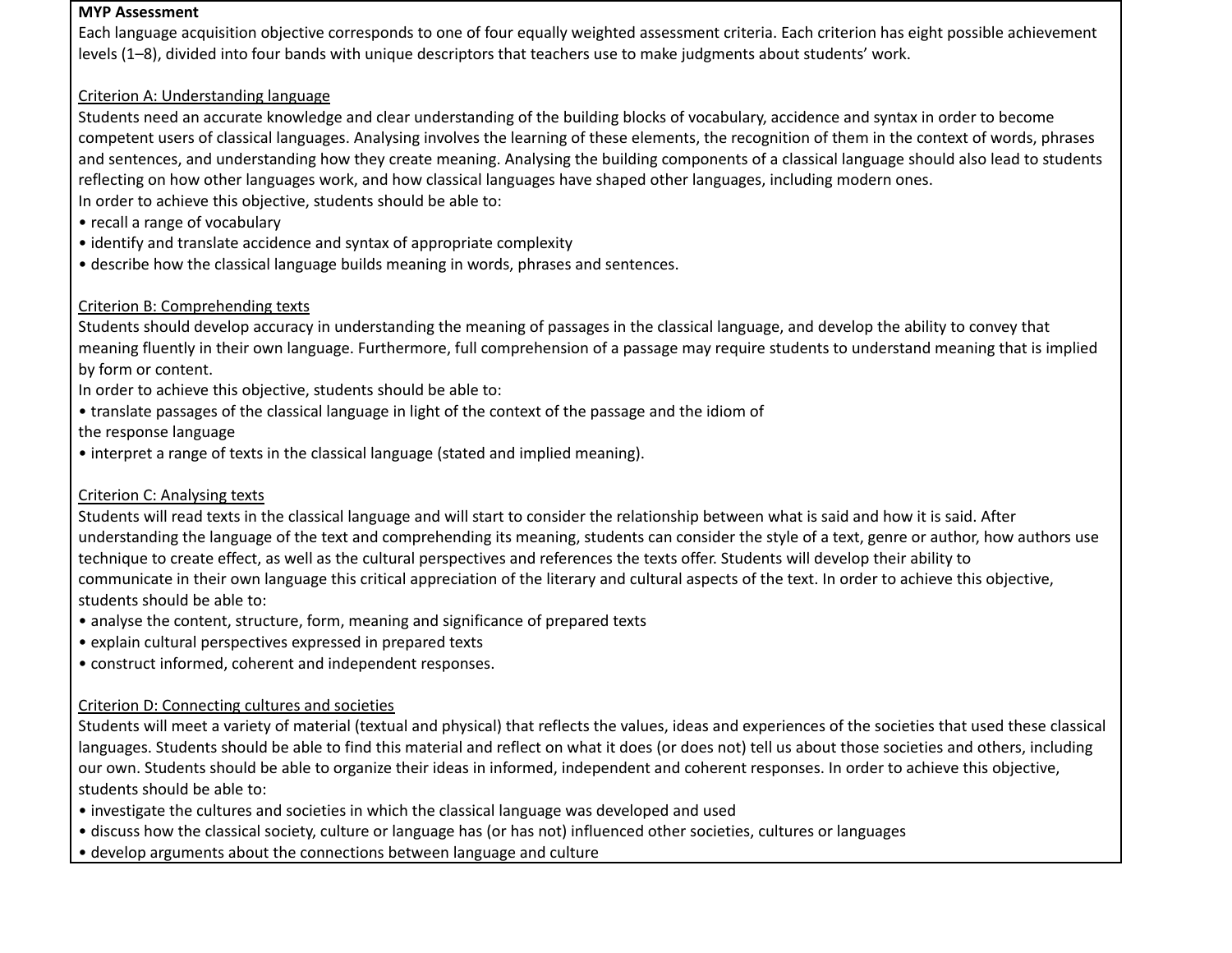# **Part 4 – Common Level 1 Assured Learning Experiences**

- $\triangleright$  Students experience and use the target language in all relevant communicative modes
- $\blacktriangleright$  Lessons focus on meaningful communication
- $\triangleright$  Strategies of teaching and assessment are varied in format and focus, based upon student needs in different learning phases
- $\triangleright$  Students explore the target language individually, in pairs, in groups and in whole-class activities
- $\triangleright$  Choices of process and product are open to students in order to optimally demonstrate what they can do in the target language
- ➢ Language acquisition is enhanced through the use of visual, audio and manipulative stimuli as well as online applications, web-based tasks and social media if appropriate
- $\triangleright$  Current events and authentic materials are a key component of the learning experience
- $\triangleright$  Opportunities for reflection, sharing and peer editing facilitate the language learning process
- $\triangleright$  Creation of personal projects is encouraged
- $\triangleright$  Students interact with, investigate and compare cultures and global concepts
- $\triangleright$  Field trips or other connections with the community are integrated in the learning experience whenever possible

# **GPS Curriculum Map - Latin 1 Units 1 - 4**

#### **Mappers/Authors: Nicole Howell, Lisa Dragoli**

<span id="page-7-0"></span>

| <b>Part 1 - Unit 1: Who are the Romans?</b><br><b>Global Concept: Orientation in Time and Space</b> |                |         |                        |  |
|-----------------------------------------------------------------------------------------------------|----------------|---------|------------------------|--|
| Grade:                                                                                              | Subject:       | Course: | <b>Length of Unit:</b> |  |
|                                                                                                     | World Language | evel    | 10 weeks               |  |

| <b>Connecticut Core Standards</b>                                                                                 |  |  |
|-------------------------------------------------------------------------------------------------------------------|--|--|
| Alignment of Common Core State Standards to National Standards for Learning Languages                             |  |  |
| <b>ACTFL/MYP/World Readiness-5 C's Standards</b>                                                                  |  |  |
| https://www.actfl.org/sites/default/files/publications/standards/World-ReadinessStandardsforLearningLanguages.pdf |  |  |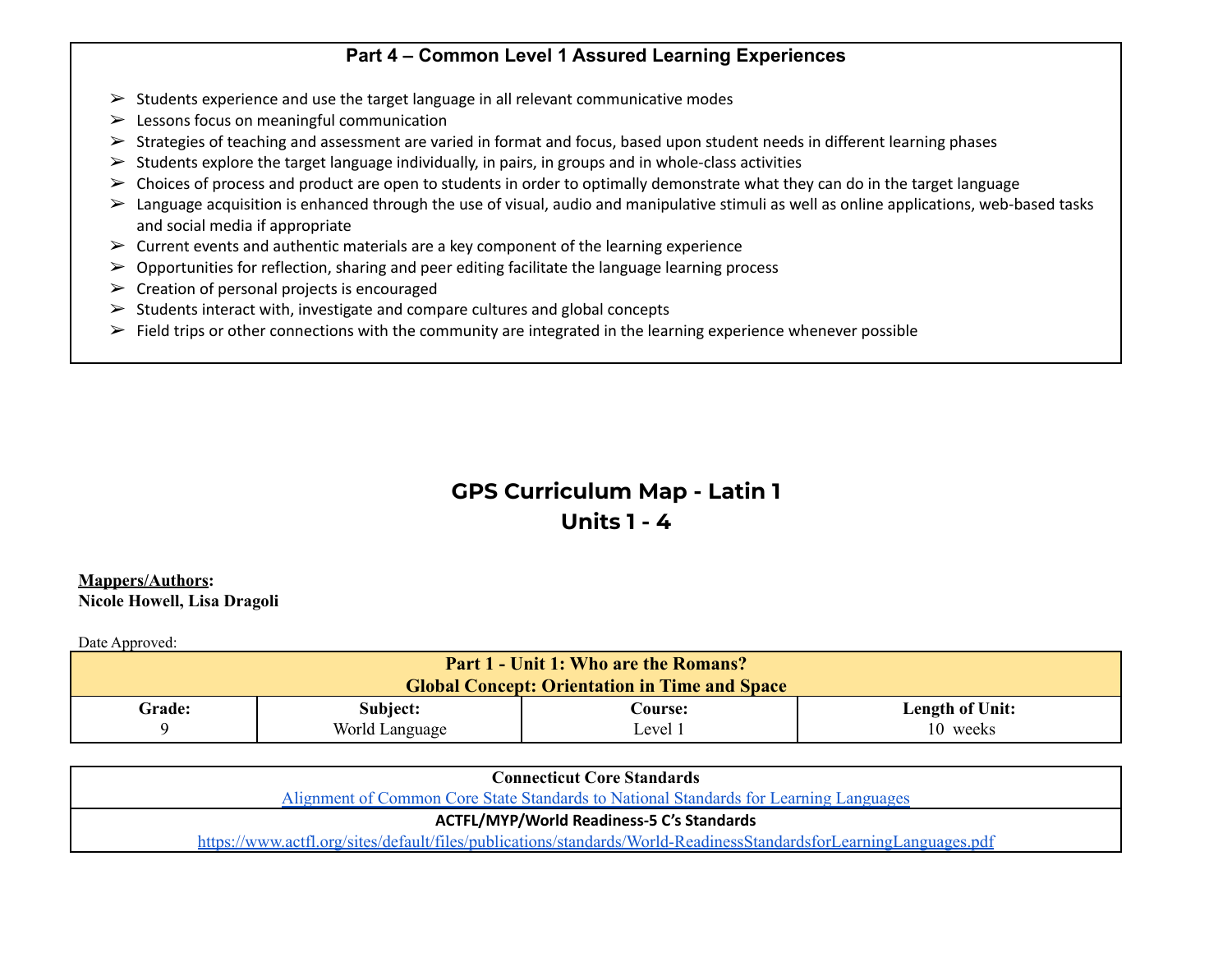MYP Classical Languages [Acquisition](https://drive.google.com/file/d/1y58z5IFD39T7rkPh9LLo9fDH-CqOIdP-/view?usp=sharing) Guide MYP Language [Acquisition](https://drive.google.com/file/d/1UAZW12R-NrQXLZqtO-GIpgSxI9MJ3vjT/view?usp=sharing) Standards ACTFL Can Do Statements - all [proficiency](https://www.actfl.org/sites/default/files/CanDos/Can-Do_Benchmarks_Indicators.pdf) levels ACTFL Can Do [Statements](https://www.actfl.org/sites/default/files/CanDos/Novice%20Can-Do_Statements.pdf) - NOVICE levels **MYP Language Acquisition Subject Group Overviews** Latin I Subject Group [Overview](https://docs.google.com/document/d/1a-2in8qrJIwnan8O4jt-Gso0IHPGQ-ERZlulttZ3RTo/edit?usp=sharing)

|                                                                                                                                                                                                                                                                                                                                                                                                                                                                                                     | Part 2 - Unit 1: Who Were the Romans?<br><b>Standards</b>                                                                                                                                                                                                                                                                                                                                                                                                                                                                                                                                                                                        |                                                                                                                                                                                                                                                                                                                                                                                                                                                                                                                                                                                                                                                             |
|-----------------------------------------------------------------------------------------------------------------------------------------------------------------------------------------------------------------------------------------------------------------------------------------------------------------------------------------------------------------------------------------------------------------------------------------------------------------------------------------------------|--------------------------------------------------------------------------------------------------------------------------------------------------------------------------------------------------------------------------------------------------------------------------------------------------------------------------------------------------------------------------------------------------------------------------------------------------------------------------------------------------------------------------------------------------------------------------------------------------------------------------------------------------|-------------------------------------------------------------------------------------------------------------------------------------------------------------------------------------------------------------------------------------------------------------------------------------------------------------------------------------------------------------------------------------------------------------------------------------------------------------------------------------------------------------------------------------------------------------------------------------------------------------------------------------------------------------|
|                                                                                                                                                                                                                                                                                                                                                                                                                                                                                                     | Key (GLE) Content Knowledge and Concepts/Skills                                                                                                                                                                                                                                                                                                                                                                                                                                                                                                                                                                                                  | <b>Bloom's Taxonomy Levels</b><br>Creating, Evaluating,<br>Analyzing, Applying,<br>Understanding and<br>Remembering                                                                                                                                                                                                                                                                                                                                                                                                                                                                                                                                         |
| The students will know:<br>1. Vocabulary:<br>Chapters 1-6 of Ecce<br>Romani<br>2. Structures:<br>-Parts of speech: nouns,<br>adjectives, and verbs<br>-Declensions and Cases, 1st,<br>2nd, and 3rd declension and<br>Nominative/Accusative case<br>- Transitive and Intransitive<br>Verbs<br>-Singular/Plural<br>Noun/adjective agreement<br>-Complementary Infinitive<br>3. Cultural Topics<br>-Roman Dress<br>-Roman Families<br>-Patrias Potestas<br>-Roman Housing<br>-Slavery in Ancient Rome. | The students will be able to:<br>Greet and present others<br>Demonstrate the difference between nouns, adjectives, and verbs<br>2.<br>Categorize nouns into declensions (1st, 2nd, and 3rd)<br>3.<br>Use the nominative and accusative case to show subjects and direct objects<br>4.<br>Use transitive and intransitive verbs in the present tense<br>5.<br>Use both singular and plural forms of nouns and verbs<br>6.<br>Recognize and recreate noun/adjective agreement<br>7.<br>Use the Predicate Nominative<br>8.<br>Recognize and recreate subject/verb agreement<br>9.<br>10. Compare and contrast daily Roman life to modern situations | 1. Match illustrations to objects<br>2. List common world languages<br>3. Classify information about<br>self and present it to others<br>4. Recognize common questions<br>and respond with information<br>about a prepared text.<br>7. Evaluate responses of others<br>and tailor questions/comments<br>to respond.<br>8. Apply phonemic awareness of<br>sounds and phonetic rules to<br>comprehensible speech in the<br>target language.<br>9. Create short responses to a<br>picture or stimulus.<br>10. Recall information from the<br>story to make predictions about<br>the next text.<br>11. Apply knowledge of ancient<br>Roman culture by comparing |
|                                                                                                                                                                                                                                                                                                                                                                                                                                                                                                     |                                                                                                                                                                                                                                                                                                                                                                                                                                                                                                                                                                                                                                                  | and contrasting information.                                                                                                                                                                                                                                                                                                                                                                                                                                                                                                                                                                                                                                |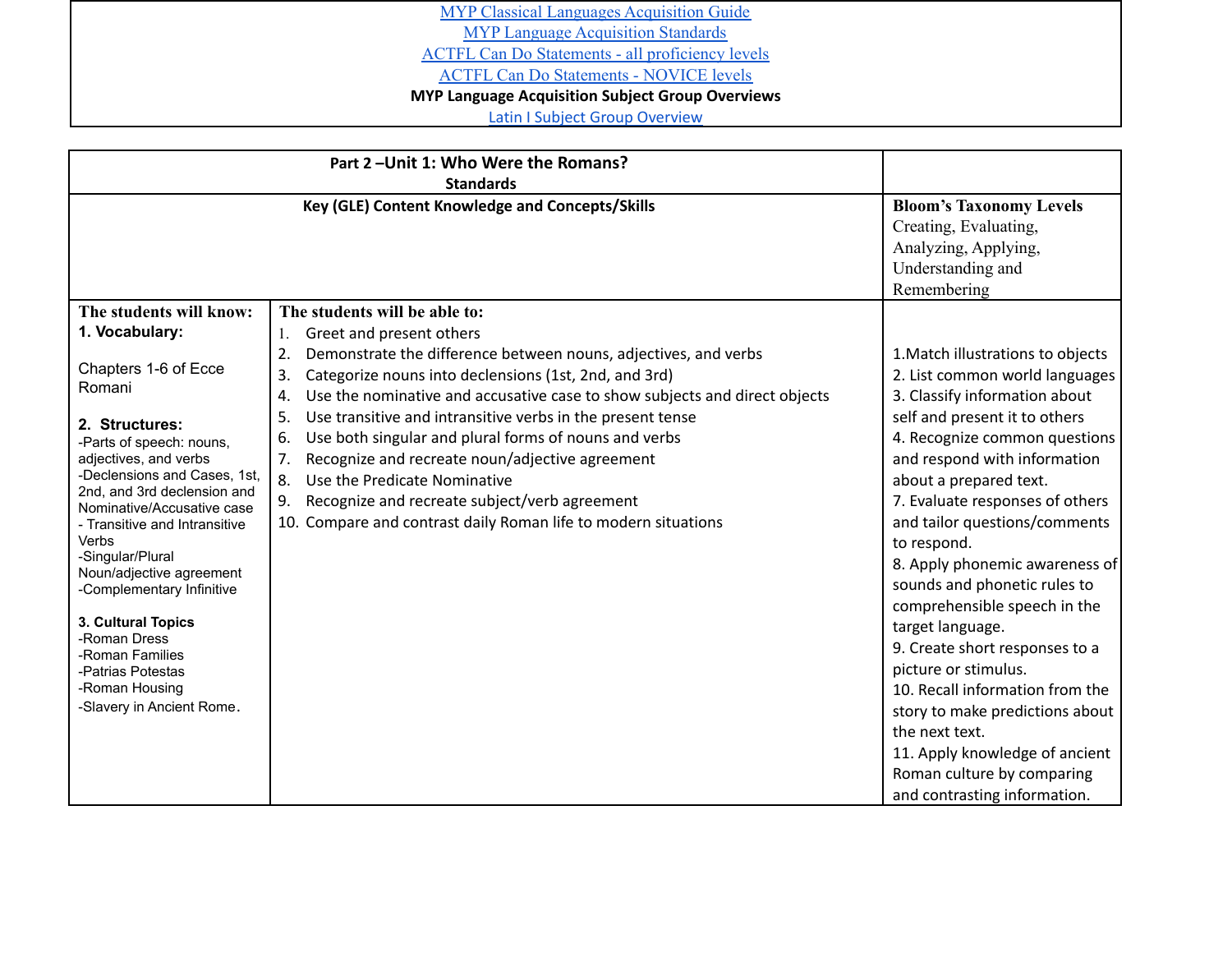## **Big Ideas and Essential Questions**

- **● Big Ideas(s):**
	- Communication can vary in structure and theme based off of the social history of the language.
- **● Essential Questions:**
	- **Factual— What is daily life like for a Roman? What type of language is Latin?**
	- **Conceptual— How can I relate to the Romans? How is Latin different than English?**
	- **Debatable— To what extent is the language and daily life of Romans different than my own**

## **Part 3 – Unit 1: How Do We Learn? Common Unit Assessments**

#### **Formative Assessments:**

- Vocabulary Assessments
- **Etymology and Derivative practices**
- Translations
- Sentence Syntax Dissection
- Vocabulary Practice Games, such as Apples to Apples and Pictionary Olympics
- **Guided Notes and Practice Sentences**
- Self-assessment
- Peer-assessment

#### **Summative assessments:**

- Translate a simple prepared text and answer corresponding comprehension questions
- Create unique sentences in response to a stimulus
- Create a guide-book explaining the daily lives of Romans
- A summative exam where students must correctly identify grammatical forms in use and choose the correct forms for the purpose needed.

## **Part 4 – Unit 1: How Do We Learn? Common/Assured Learning Experiences**

- $\triangleright$  Students experience and use the target language in all communicative modes
- $\triangleright$  Lessons focus on meaningful communication
- $\triangleright$  Strategies of teaching and assessment are varied in format and focus, based upon student needs in different learning phases
- $\triangleright$  Students explore the target language individually, in pairs, in groups and in whole-class activities
- ➢ Choices of process and product are open to students in order to optimally demonstrate what they can do in the target language
- ➢ Language acquisition is enhanced through the use of visual, audio and manipulative stimuli as well as online applications, web-based tasks and social media if appropriate
- $\triangleright$  Current events and authentic materials are a key component of the learning experience
- $\triangleright$  Opportunities for reflection, sharing and peer editing facilitate the language learning process
- $\triangleright$  Creation of personal projects is encouraged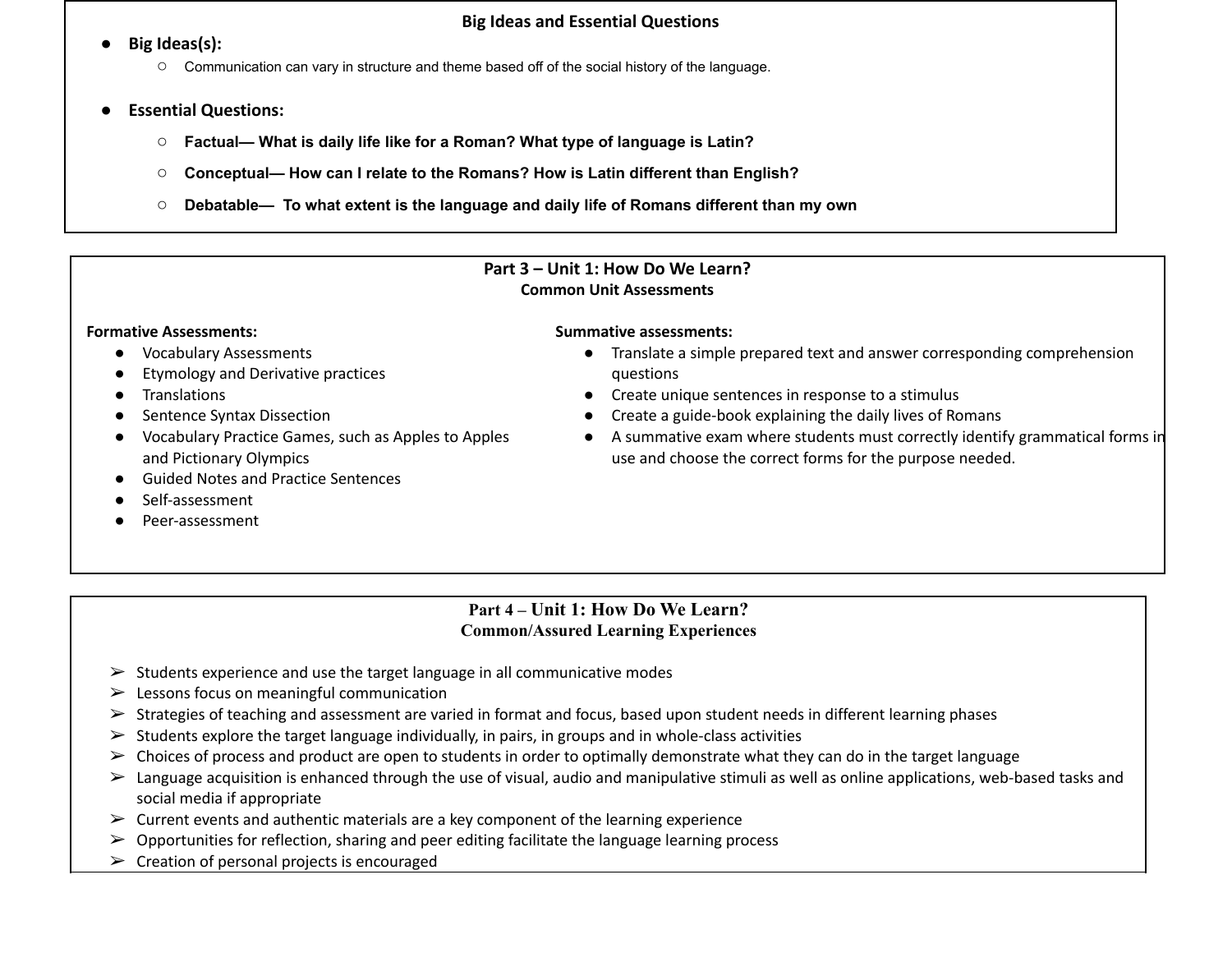- ➢ Students interact with, investigate and compare cultures and global concepts
- ➢ Field trips or other connections with the community are integrated in the learning experience whenever possible

# **Mappers/Authors:**

# **Nicole Howell, Lisa Dragoli**

<span id="page-10-0"></span>

| Part 1 - Unit 2: What is Myth? |                                                                           |  |  |
|--------------------------------|---------------------------------------------------------------------------|--|--|
|                                |                                                                           |  |  |
| Course:                        | Length of Unit:                                                           |  |  |
| Level 1                        | 10 weeks                                                                  |  |  |
|                                |                                                                           |  |  |
| Subject:                       | <b>Global Concept: Personal and Cultural Expression</b><br>World Language |  |  |

| <b>Connecticut Core Standards</b>                                                                                 |  |  |
|-------------------------------------------------------------------------------------------------------------------|--|--|
| Alignment of Common Core State Standards to National Standards for Learning Languages                             |  |  |
| <b>ACTFL/MYP/World Readiness-5 C's Standards</b>                                                                  |  |  |
| https://www.actfl.org/sites/default/files/publications/standards/World-ReadinessStandardsforLearningLanguages.pdf |  |  |
| <b>MYP Classical Languages Acquisition Guide</b>                                                                  |  |  |
| <b>MYP Language Acquisition Standards</b>                                                                         |  |  |
| <b>ACTFL Can Do Statements - all proficiency levels</b>                                                           |  |  |
| <b>ACTFL Can Do Statements - NOVICE levels</b>                                                                    |  |  |
| <b>MYP Language Acquisition Subject Group Overviews</b>                                                           |  |  |
| <b>Latin I Subject Group Overview</b>                                                                             |  |  |

| Part 2 - Unit 2: What is Myth?<br><b>Standards</b> |                                                                                                                     |
|----------------------------------------------------|---------------------------------------------------------------------------------------------------------------------|
| Key (GLE) Content Knowledge and Concepts/Skills    | <b>Bloom's Taxonomy Levels</b><br>Creating, Evaluating,<br>Analyzing, Applying,<br>Understanding and<br>Remembering |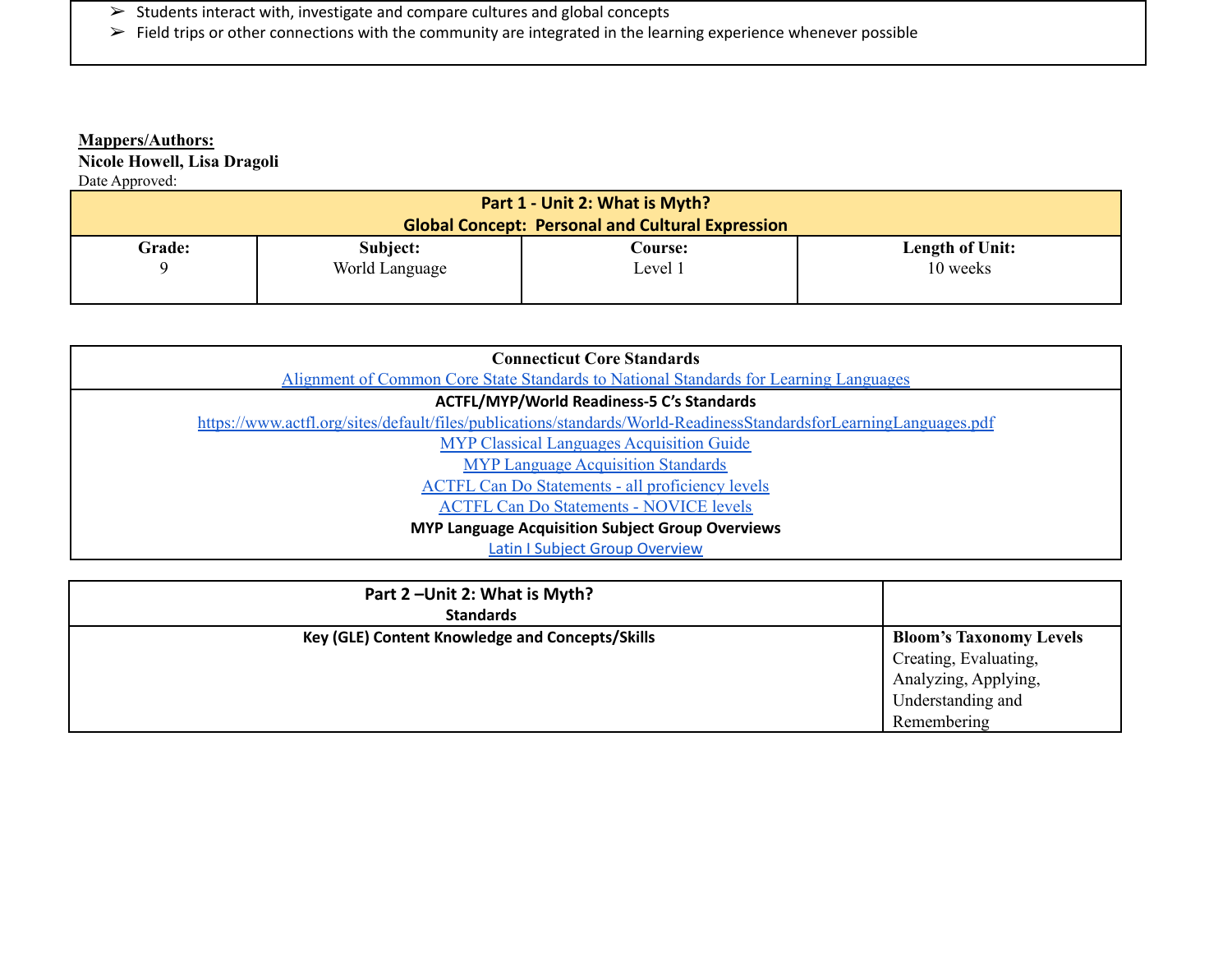| The students will know:                                               | The students will be able to:                                                                                                  |                                                                                                                                                                                                                                                                                                                                                                                                                                                                                                                                      |
|-----------------------------------------------------------------------|--------------------------------------------------------------------------------------------------------------------------------|--------------------------------------------------------------------------------------------------------------------------------------------------------------------------------------------------------------------------------------------------------------------------------------------------------------------------------------------------------------------------------------------------------------------------------------------------------------------------------------------------------------------------------------|
| 1. Vocabulary                                                         |                                                                                                                                |                                                                                                                                                                                                                                                                                                                                                                                                                                                                                                                                      |
| Chapters 7-10 Ecce Romani                                             | 1. Express plural direct objects.                                                                                              | 1. Recognize and remember<br>information<br>2. Express first and second<br>person in written form<br>3. Apply mnemonic devices to<br>accurately use accusative versus<br>ablative endings with<br>prepositions<br>4. Create visual representations<br>to demonstrate the<br>understanding of prepositions<br>5. Follow simple commands as a<br>group in spoken situations<br>6. Create a representation of a<br>god or goddess and a myth that<br>they are known for<br>7. Apply grammar knowledge to<br>read a simple prepared text |
| 2. Structures                                                         | 2. Understand the purpose and difference between Nominative or accusative plural<br>in relationship to subject verb agreement. |                                                                                                                                                                                                                                                                                                                                                                                                                                                                                                                                      |
| -Plural Accusatives<br>-Context for deciding                          | 3. Use the first person and second person singular and plural in the present tense.                                            |                                                                                                                                                                                                                                                                                                                                                                                                                                                                                                                                      |
| Nominative Accusative or<br>Plural                                    | 4. Use first and second person to create dialogue.                                                                             |                                                                                                                                                                                                                                                                                                                                                                                                                                                                                                                                      |
| -Person in verbs<br>-Prepositional Phrases and the                    | 5. Understand when prepositions use the accusative versus the ablative case.                                                   |                                                                                                                                                                                                                                                                                                                                                                                                                                                                                                                                      |
| <b>Ablative Case</b><br>-Conjugations<br>-Infinitives and Imperatives | 6. Use preposition to show location in placement in regards to other nouns in the<br>sentence.                                 |                                                                                                                                                                                                                                                                                                                                                                                                                                                                                                                                      |
| 3. Cultural Topics<br>-What is a myth?                                | 7. Understand the four main conjugation patterns and how it dictates what pattern a<br>verb will use when conjugating.         |                                                                                                                                                                                                                                                                                                                                                                                                                                                                                                                                      |
| -Gods and Goddesses                                                   | 8. Identify and use infinitives in context.                                                                                    |                                                                                                                                                                                                                                                                                                                                                                                                                                                                                                                                      |
| -Famous Myths<br>-Famous Heros                                        | 9. Form singular and plural imperatives                                                                                        |                                                                                                                                                                                                                                                                                                                                                                                                                                                                                                                                      |
|                                                                       | 10. Understand how myth is different from other texts and why it is significant to<br>ancient Roman culture                    |                                                                                                                                                                                                                                                                                                                                                                                                                                                                                                                                      |
|                                                                       | 11. Identify the Olympian gods and goddesses of ancient Rome and their roles in<br>Roman culture                               |                                                                                                                                                                                                                                                                                                                                                                                                                                                                                                                                      |
|                                                                       | 12. Identify the primary sources for well known myths involving ancient heroes                                                 |                                                                                                                                                                                                                                                                                                                                                                                                                                                                                                                                      |

## **Big Idea and Essential Questions**

#### **● Big Ideas**

**o** The context and purpose of a text can express the culture of a belief system.

## **● Essential Questions**

- **○ Factual— What is a myth? What makes a myth different from other texts?**
- **○ Conceptual— How can I interpret a myth?**
- **○ Debatable— To what extent does myth represent Roman culture and religion?**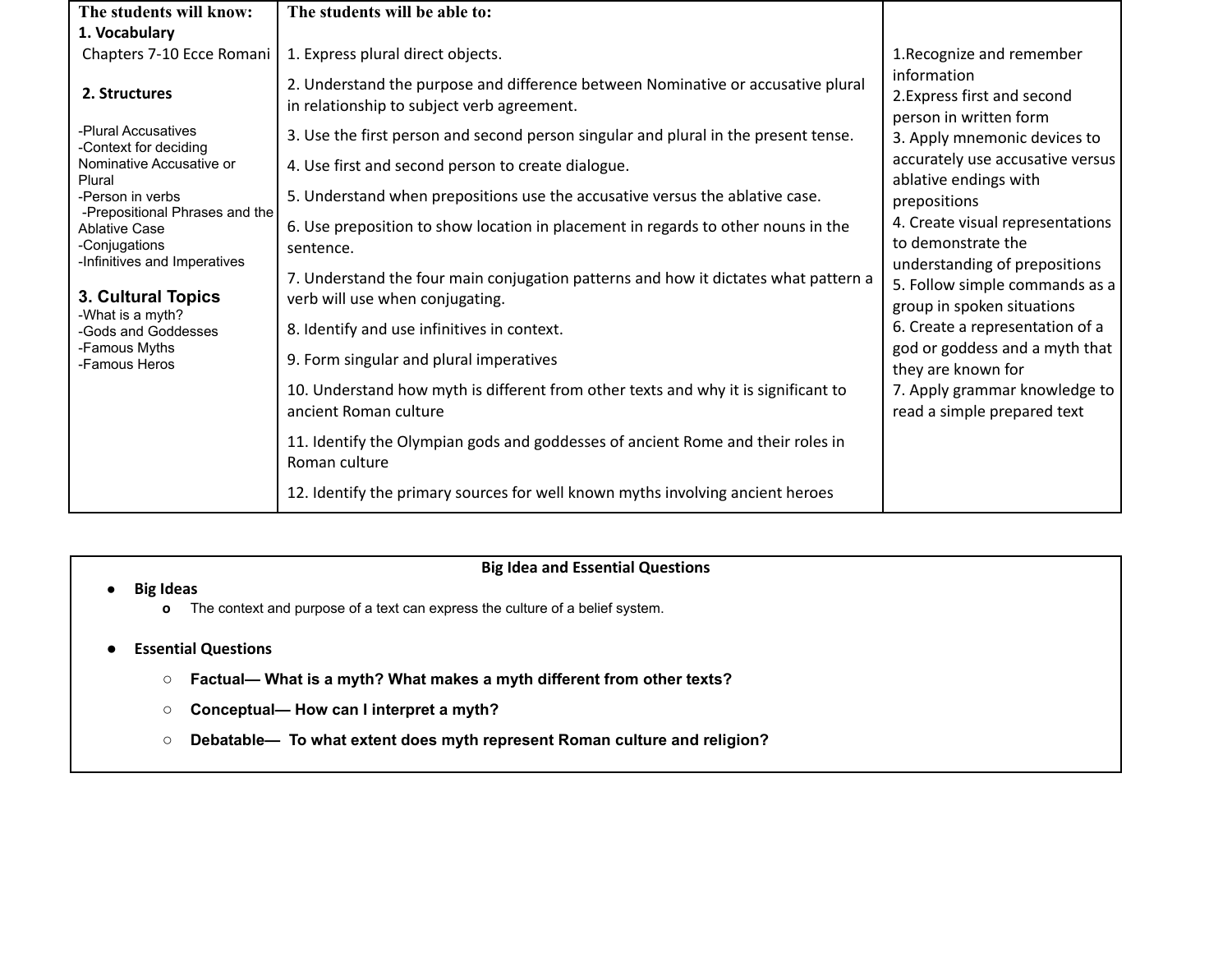## **Part 3 – Unit 2: What is myth? Common Unit Assessments**

#### **Formative assessments:**

- Vocabulary Assessments
- Etymology and Derivative practices
- **Translations**
- **Sentence Syntax Dissection**
- Vocabulary Practice Games, such as Apples to Apples and Pictionary Olympics
- **Guided Notes and Practice Sentences**
- Self-assessment
- Peer-assessment

## **Summative assessment:**

- Translate a simple prepared text and answer corresponding comprehension questions
- Create unique sentences in response to a stimulus
- Create a visual representation of a myth with an oral presentation
- A summative exam where students must correctly identify grammatical forms in use and choose the correct forms for the purpose needed.

# **Part 4 – Unit 2: What is Myth? Common Assured Learning Experiences**

- $\triangleright$  Students experience and use the target language in all communicative modes
- $\triangleright$  Lessons focus on meaningful communication
- $\triangleright$  Strategies of teaching and assessment are varied in format and focus, based upon student needs in different learning phases
- $\triangleright$  Students explore the target language individually, in pairs, in groups and in whole-class activities
- $\triangleright$  Choices of process and product are open to students in order to optimally demonstrate what they can do in the target language
- $\triangleright$  Language acquisition is enhanced through the use of visual, audio and manipulative stimuli as well as online applications, web-based tasks and social media if appropriate
- $\triangleright$  Current events and authentic materials are a key component of the learning experience
- $\triangleright$  Opportunities for reflection, sharing and peer editing facilitate the language learning process
- $\triangleright$  Creation of personal projects is encouraged
- $\triangleright$  Students interact with, investigate and compare cultures and global concepts
- $\triangleright$  Field trips or other connections with the community are integrated in the learning experience whenever possible

# **Mappers/Authors:**

**Nicole Howell, Lisa Dragoli**

<span id="page-12-0"></span>Date Approved:

# **Part 1 - Unit 3: The Founding of Rome Global Concept: Orientation in time and space**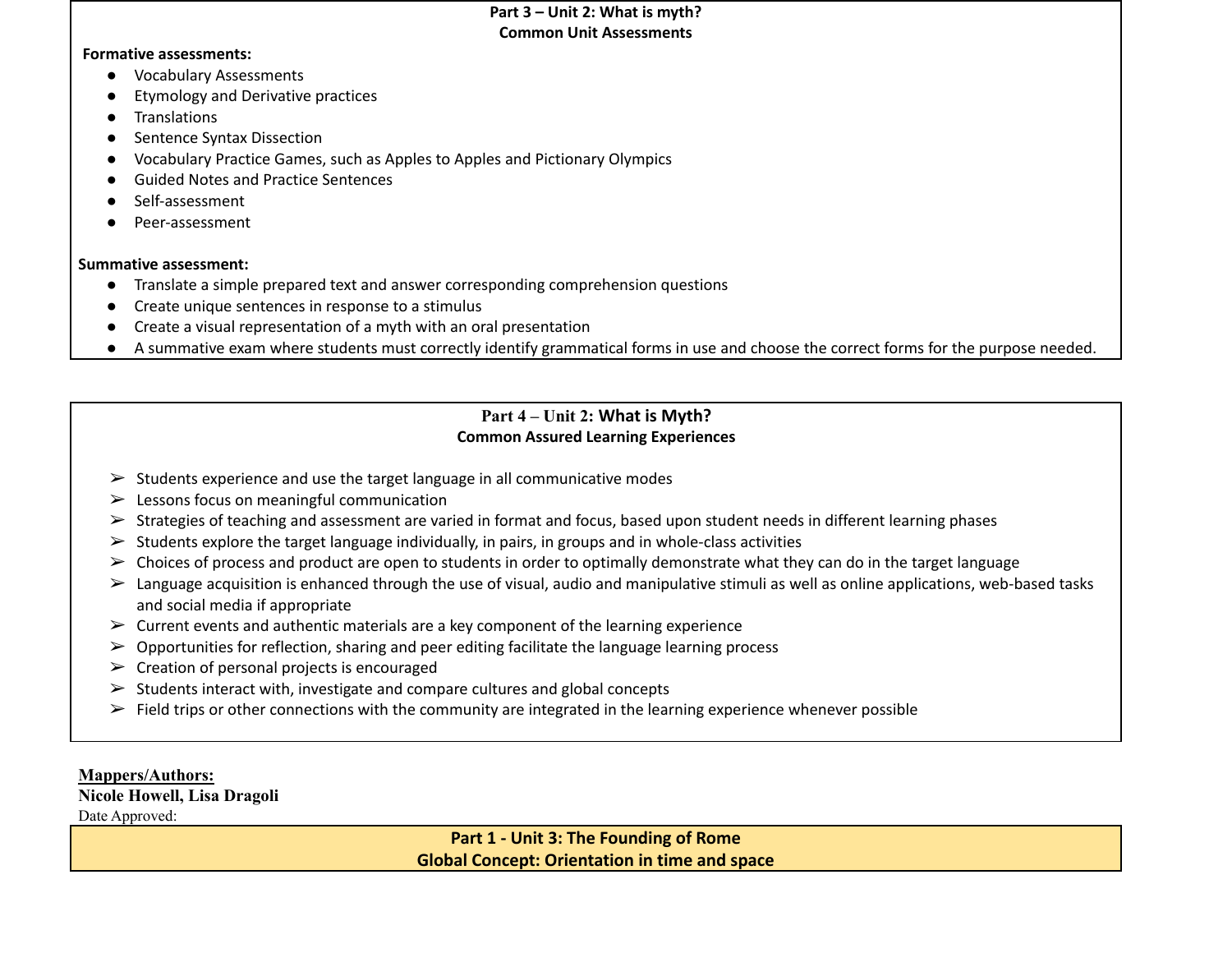| Grade: | Subject:       | <b>Course:</b> | <b>Length of Unit:</b> |
|--------|----------------|----------------|------------------------|
|        | World Language | Level 1        | 10<br>weeks            |
|        |                |                |                        |

| <b>Connecticut Core Standards</b>                                                                                 |  |
|-------------------------------------------------------------------------------------------------------------------|--|
| Alignment of Common Core State Standards to National Standards for Learning Languages                             |  |
| <b>ACTFL/MYP/World Readiness-5 C's Standards</b>                                                                  |  |
| https://www.actfl.org/sites/default/files/publications/standards/World-ReadinessStandardsforLearningLanguages.pdf |  |
| <b>MYP Classical Languages Acquisition Guide</b>                                                                  |  |
| <b>MYP Language Acquisition Standards</b>                                                                         |  |
| <b>ACTFL Can Do Statements - all proficiency levels</b>                                                           |  |
| <b>ACTFL Can Do Statements - NOVICE levels</b>                                                                    |  |
| <b>MYP Language Acquisition Subject Group Overviews</b>                                                           |  |
| <b>Latin I Subject Group Overview</b>                                                                             |  |

|                                        | Part 2 - Unit 3: The Founding of Rome                                                 |                                   |
|----------------------------------------|---------------------------------------------------------------------------------------|-----------------------------------|
|                                        | <b>Standards</b>                                                                      |                                   |
|                                        | Key (GLE) Content Knowledge and Concepts/Skills                                       | <b>Bloom's Taxonomy Levels</b>    |
|                                        |                                                                                       | Creating, Evaluating,             |
|                                        |                                                                                       | Analyzing, Applying,              |
|                                        |                                                                                       | Understanding and                 |
|                                        |                                                                                       | Remembering                       |
| The students will know:                | The students will be able to:                                                         |                                   |
|                                        | Use the ablative case to express time/time within which an event happens, the<br>1.   | 1. Create a family tree using the |
| 1. Vocabulary                          | means in which something is done, the manner something is done, or with respect       | genitive case to show             |
| Chapters 11-14 of Ecce                 | to something else.                                                                    | relationships                     |
| Romani                                 | Use the Genitive case to express possession.<br>2.                                    | 2. Apply the Genitive and Dative  |
|                                        | Use the Dative case to express indirect objects.<br>3.                                | cases in context through          |
|                                        | Use adverbs to describe and differentiate actions.<br>4.                              | translations                      |
| 2. Structures                          | Recognize and form irregular verbs in the Imperfect tense<br>5.                       | 3. Evaluate the difference        |
| -Genitive Case                         | Understand the cultural significance of Aeneas in relationship to Rome and epic<br>6. | between positive and              |
| -Dative Case<br>-Independent uses of   | poetry                                                                                | comparative adjectives            |
| Ablative                               | Understand the relationship between Aeneas, Romulus and Remus, and the<br>7.          | 4. Understand the cultural        |
| -Adverbs, Positive and                 | founding of Rome.                                                                     | significance of Aeneas by         |
| Comparative<br>-Irregular Verbs on the | Explain how the founding of Rome is a mythological event that is supported by<br>8.   | comparing him to founding         |
| Imperfect ( to be, to be able)         | historical information.                                                               | fathers                           |
|                                        | Understand how Romulus became the first king of Rome.<br>9.                           | 5. Remembering the gods and       |
| 3. Culture                             |                                                                                       | goddesses from our myth unit      |
| -Aeneas<br>-Romulus and Remus          |                                                                                       | and what role they play in the    |
| -Kings of Rome                         |                                                                                       | founding of Rome                  |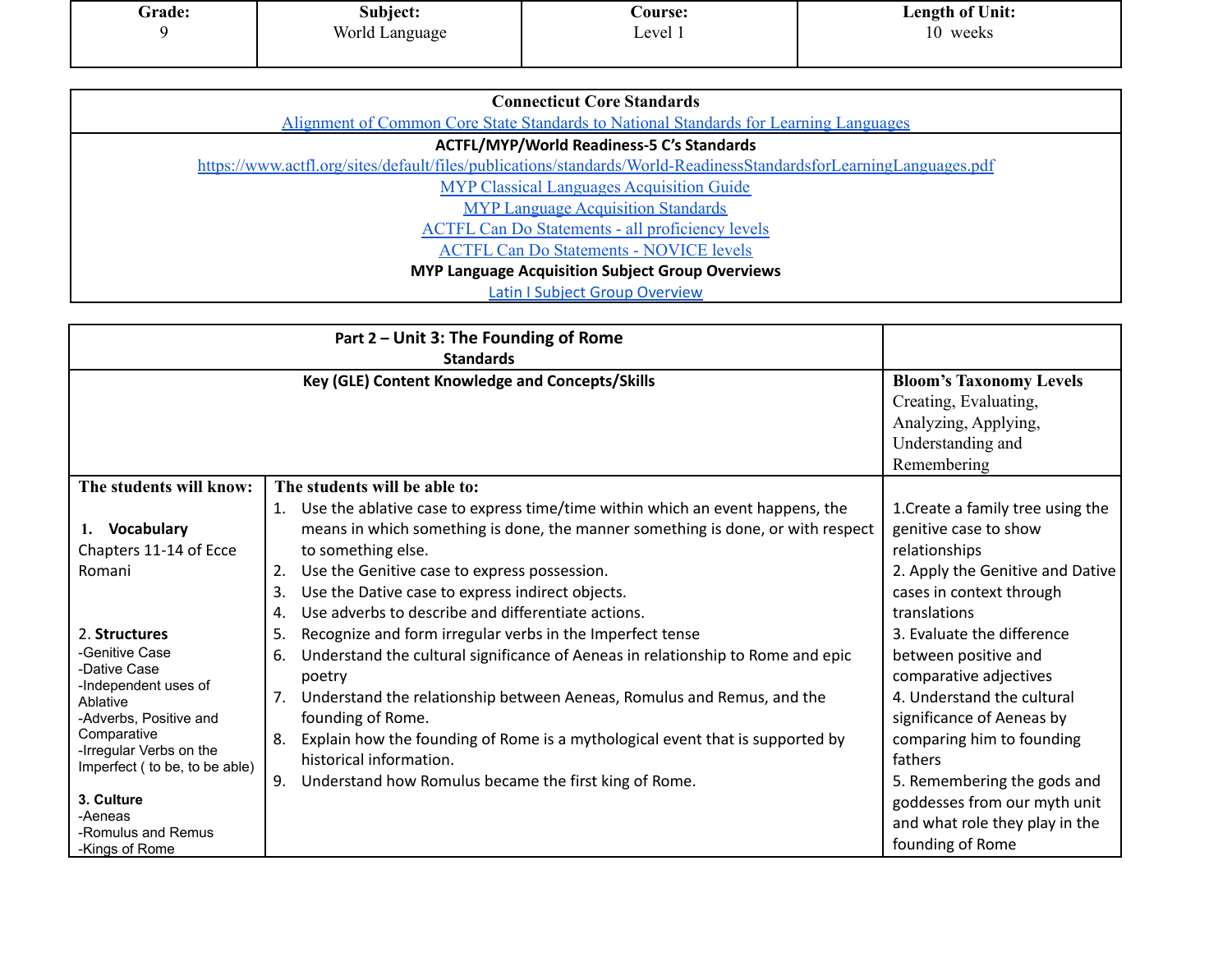| 6. Create an origin myth using |
|--------------------------------|
| the founding of Rome as an     |
| example.                       |
| 7. Analyze the difference      |
| between tenses and when        |
| actions happen in relationship |
| to each other (present vs.     |
| imperfect)                     |

## **Big Idea and Essential Questions**

#### **● Big Idea(s)**

- o The context and inferences made from a text can express the culture of a social history.
- **● Essential Questions**
	- o Factual-What is the difference between myth and history? What is the story of the founding of Rome?
	- **o Conceptual— How can myth and history be related?**
	- **o Debatable— To what extent can we differentiate between mythology and history?**

## **Part 3 – Unit 3: The Founding of Rome Common Unit Assessments**

#### **Formative assessments:**

- Vocabulary Assessments
- Etymology and Derivative practices
- Translations
- Sentence Syntax Dissection
- Vocabulary Practice Games, such as Apples to Apples and Pictionary Olympics
- Guided Notes and Practice Sentences
- Self-assessment
- Peer-assessment

#### **Summative assessment:**

- Translate a simple prepared text and answer corresponding comprehension questions
- Create unique sentences in response to a stimulus
- Create an origin myth with a visual presentation to the class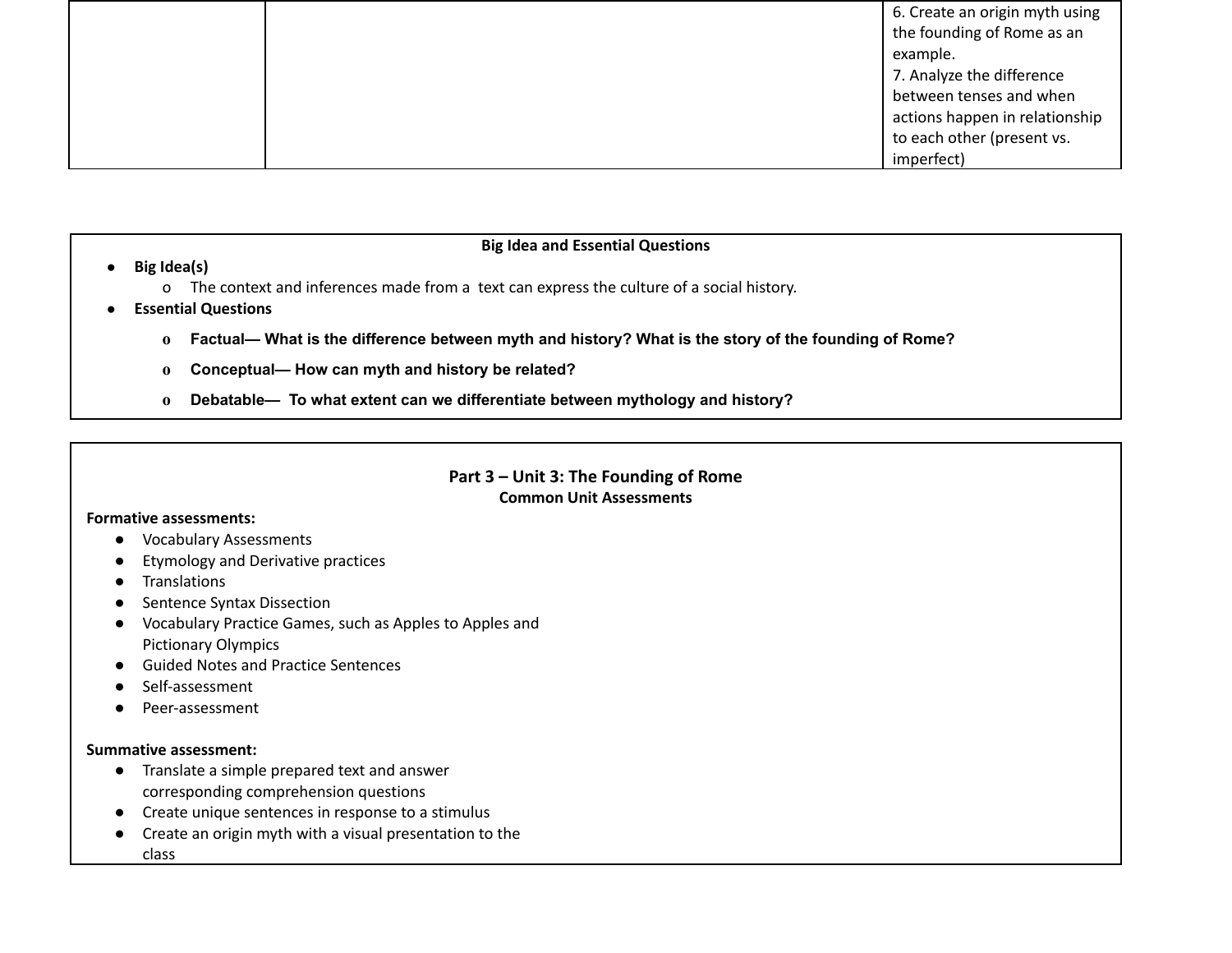● A summative exam where students must correctly identify grammatical forms in use and choose the correct forms for the purpose needed.

## **Part 4 – Unit 3: The Founding of Rome Common Assured Learning Experiences**

- $\triangleright$  Students experience and use the target language in all communicative modes
- $\triangleright$  Lessons focus on meaningful communication
- $\triangleright$  Strategies of teaching and assessment are varied in format and focus, based upon student needs in different learning phases
- $\triangleright$  Students explore the target language individually, in pairs, in groups and in whole-class activities
- $\triangleright$  Choices of process and product are open to students in order to optimally demonstrate what they can do in the target language
- ➢ Language acquisition is enhanced through the use of visual, audio and manipulative stimuli as well as online applications, web-based tasks and social media if appropriate
- $\triangleright$  Current events and authentic materials are a key component of the learning experience
- $\triangleright$  Opportunities for reflection, sharing and peer editing facilitate the language learning process
- $\triangleright$  Creation of personal projects is encouraged
- $\triangleright$  Students interact with, investigate and compare cultures and global concepts
- $\triangleright$  Field trips or other connections with the community are integrated in the learning experience whenever possible

## **Mappers/Authors:**

## **Nicole Howell, Lisa Dragoli**

<span id="page-15-0"></span>

| <b>Part 1 - Unit 4: The Roman Republic</b>           |                |         |                        |
|------------------------------------------------------|----------------|---------|------------------------|
| <b>Global Concept: Orientation in time and space</b> |                |         |                        |
| Grade:                                               | Subject:       | Course: | <b>Length of Unit:</b> |
|                                                      | World Language | evel    | 10 weeks               |

| <b>Connecticut Core Standards</b>                                                                                 |  |  |
|-------------------------------------------------------------------------------------------------------------------|--|--|
| Alignment of Common Core State Standards to National Standards for Learning Languages                             |  |  |
| <b>ACTFL/MYP/World Readiness-5 C's Standards</b>                                                                  |  |  |
| https://www.actfl.org/sites/default/files/publications/standards/World-ReadinessStandardsforLearningLanguages.pdf |  |  |
| <b>MYP Classical Languages Acquisition Guide</b>                                                                  |  |  |
| <b>MYP Language Acquisition Standards</b>                                                                         |  |  |
| <b>ACTFL Can Do Statements - all proficiency levels</b>                                                           |  |  |
| <b>ACTFL Can Do Statements - NOVICE levels</b>                                                                    |  |  |
| <b>MYP Language Acquisition Subject Group Overviews</b>                                                           |  |  |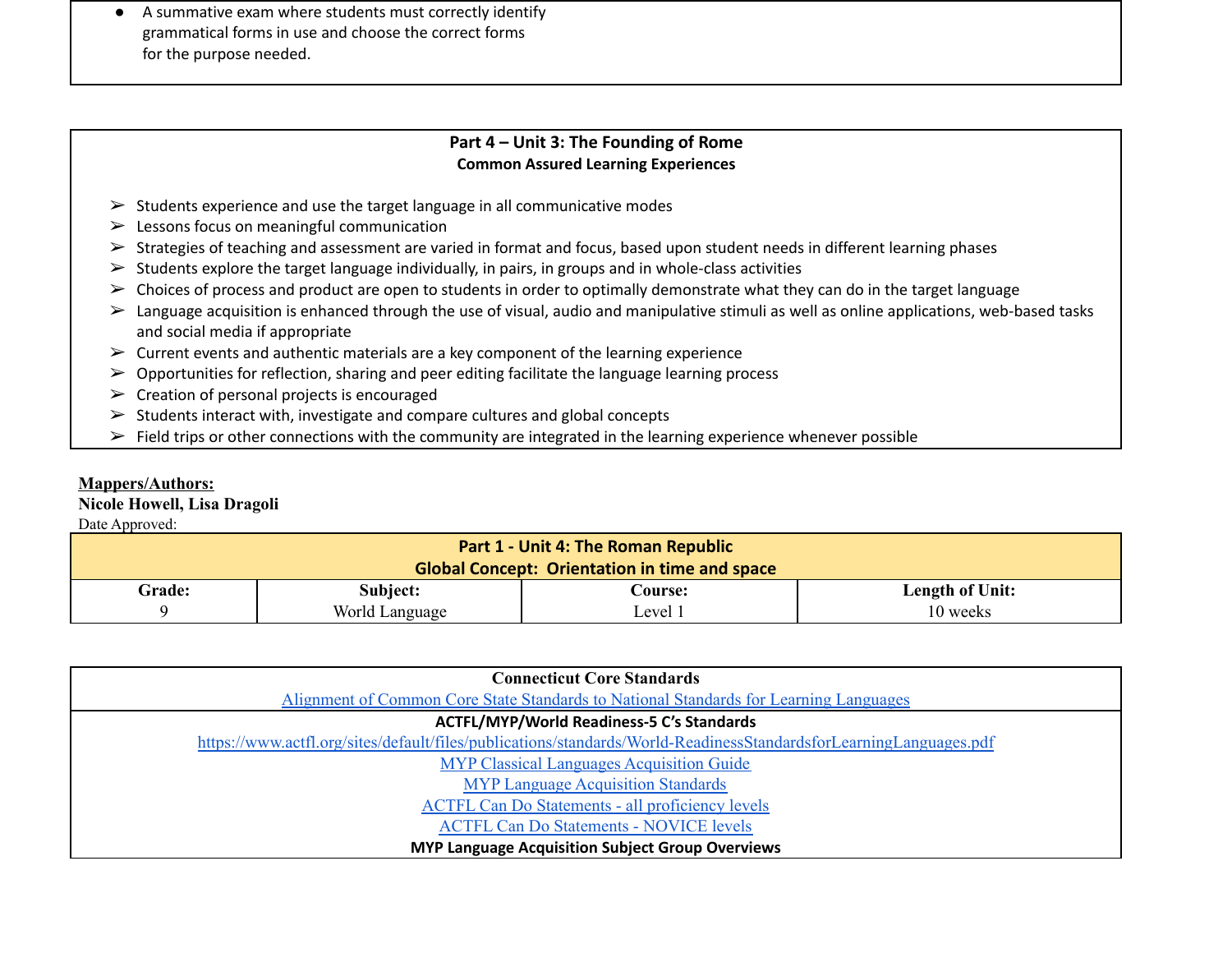## Latin I Subject Group [Overview](https://docs.google.com/document/d/1a-2in8qrJIwnan8O4jt-Gso0IHPGQ-ERZlulttZ3RTo/edit?usp=sharing)

|                                                                                                                                                                                                                                                                                                              | Part 2 - Unit 4: The Roman Republic<br><b>Standards</b>                                                                                                                                                                                                                                                                                                                                                                                                                                                                                                                                                                                   |                                                                                                                                                                                                                                                                                                                                                                                                                                                                                                                                  |
|--------------------------------------------------------------------------------------------------------------------------------------------------------------------------------------------------------------------------------------------------------------------------------------------------------------|-------------------------------------------------------------------------------------------------------------------------------------------------------------------------------------------------------------------------------------------------------------------------------------------------------------------------------------------------------------------------------------------------------------------------------------------------------------------------------------------------------------------------------------------------------------------------------------------------------------------------------------------|----------------------------------------------------------------------------------------------------------------------------------------------------------------------------------------------------------------------------------------------------------------------------------------------------------------------------------------------------------------------------------------------------------------------------------------------------------------------------------------------------------------------------------|
|                                                                                                                                                                                                                                                                                                              |                                                                                                                                                                                                                                                                                                                                                                                                                                                                                                                                                                                                                                           |                                                                                                                                                                                                                                                                                                                                                                                                                                                                                                                                  |
|                                                                                                                                                                                                                                                                                                              | Key (GLE) Content Knowledge and Concepts/Skills                                                                                                                                                                                                                                                                                                                                                                                                                                                                                                                                                                                           | <b>Bloom's Taxonomy Levels</b><br>Creating, Evaluating,<br>Analyzing, Applying,<br>Understanding and<br>Remembering                                                                                                                                                                                                                                                                                                                                                                                                              |
| The students will know:                                                                                                                                                                                                                                                                                      | The students will be able to:                                                                                                                                                                                                                                                                                                                                                                                                                                                                                                                                                                                                             | 1. Remember the differences                                                                                                                                                                                                                                                                                                                                                                                                                                                                                                      |
| 1. Vocabulary<br>Chapters 15-18 of Ecce<br>Romani                                                                                                                                                                                                                                                            | Recognize the differences between 2nd Declension/3rd Declension nouns and 2nd<br>1.<br>Declension Neuter and 3rd Declension Neuter nouns.<br>Understand the two major patterns adjectives take (1st/2nd Declension Adjectives or<br>2.<br>3rd Declension Adjectives).                                                                                                                                                                                                                                                                                                                                                                     | between 2nd/3rd declensions<br>and their neuter equivalents<br>2. Analyze the patterns for<br>adjectives and how they                                                                                                                                                                                                                                                                                                                                                                                                            |
| 2. Structures<br>-Neuter Nouns<br>-Noun Adjective Agreement<br>for 1st and 2nd declension<br>adjectives and 3rd<br>declension adjectives<br>-Irregular Verbs in the<br>Imperfect (to want, to not<br>want, to bring, to carry)<br>- The Early Republic<br>-Punic Wars<br>-Structure of the Roman<br>Republic | Create noun/adjective pairs that are correct in case, gender, and number.<br>3.<br>Translate adjectives appropriately in context.<br>4.<br>Form irregular verbs in the imperfect tense<br>5.<br>Recognize irregular verbs in context.<br>6.<br>Use irregular verbs with complementary infinitives in the imperfect tense.<br>7.<br>Understand the formation of the Early Roman Republic<br>8.<br>Identify the primary antagonist of the Punic Wars, when they occurred, and the<br>9.<br>political result<br>10. Identify and explain the design of the Roman republic government and the different<br>political roles within that system | reflect/connect with the<br>patterns for nouns.<br>3. Understand that adjectives<br>must match in case, gender,<br>and number which means not<br>necessarily sharing the same<br>ending.<br>4. Apply knowledge of<br>adjectives by translating them<br>in context.<br>5. Create unique<br>noun/adjective pairs<br>6. Evaluate the cause and<br>effect of the origins of the<br>Roman Republic and Punic<br>wars as well as the results<br>7. Create an explanation of the<br>different roles in the Roman<br>Republic government |

# **Big Idea and Essential Questions**

**● Big Idea(s):**

- o Through language we create messages related to home that are aimed at a specific audience.
- **● Essential Questions:**
	- **o Factual:** How do we describe our homes? What differences are there between our homes and the homes of others?
	- **o Conceptual:** How does culture influence the design of a home?